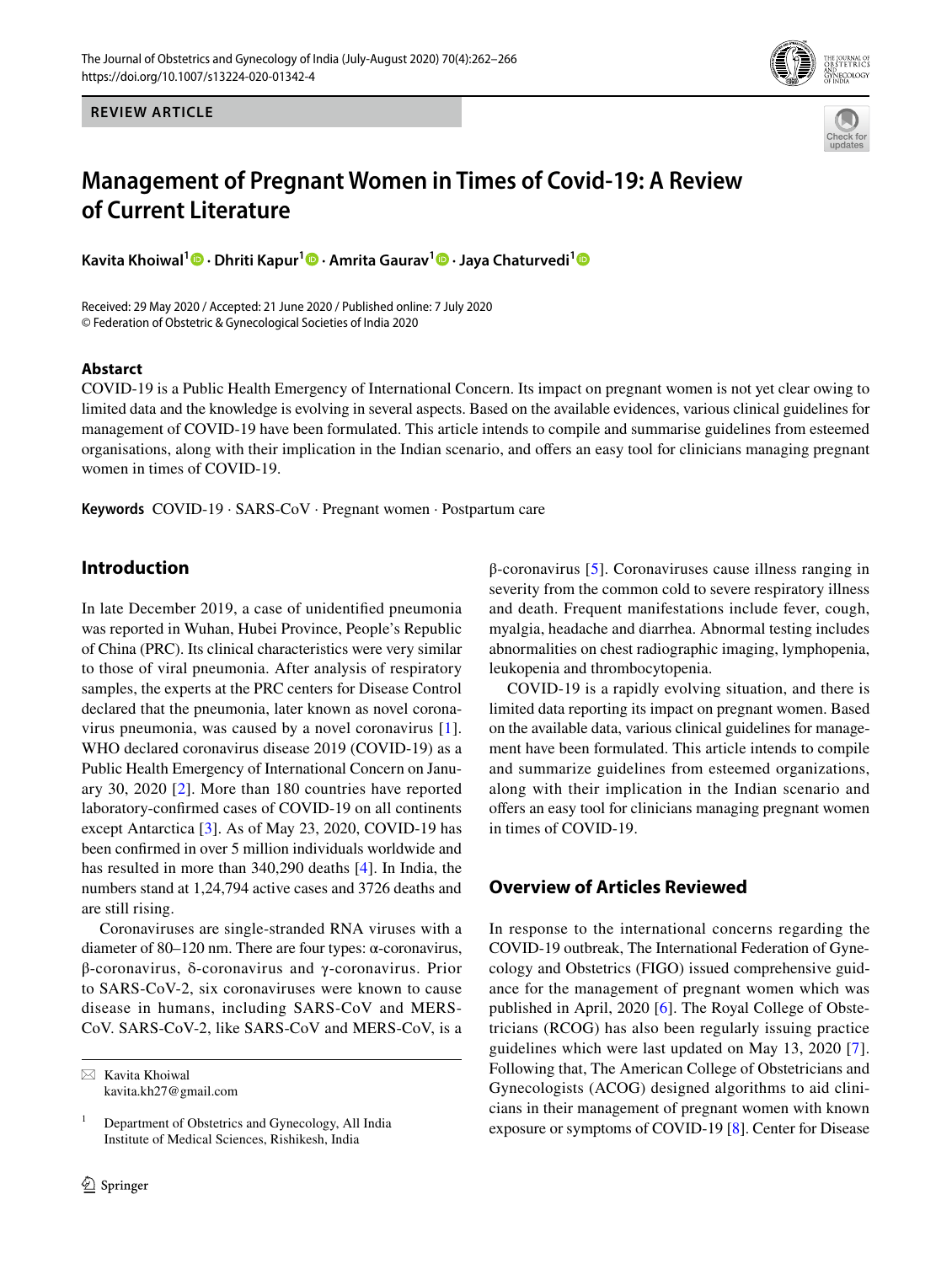control and Prevention (CDC) too has been updating their guidelines and advising obstetricians all over the world [\[9](#page-4-2)]. The FIGO guidelines offer guidance to manage women in four main settings of pregnancy that is ambulatory antenatal care in the outpatient clinics, obstetrical triage, intrapartum and postpartum management. The RCOG guidelines offer advice for health care professionals and other services caring for pregnant women. All the above guidelines intend to aid hospitals and clinicians in applying broader interim guidance on managing pregnant women in COVID times after suitable modifcations as per individual scenarios in each county. Hence, this article along with reviewing the above-mentioned guidelines, compares them to the recommendations provided for India by the ICMR (Indian Council of Medical Research) [[10](#page-4-3)] and FOGSI GCPR (Federation of Obstetric And Gynaecological Societies of India Good Clinical Practice Recommendation) [[11](#page-4-4)], thereby ofering a review for fghting the COVID-19 battle in our country.

# **Efect of COVID‑19 on Maternal and Fetal Outcome**

It has been long known that, while pregnant women are not necessarily more susceptible to viral illness, changes to their immune system during pregnancy may be associated with more severe symptoms. SARS-CoV and MERS-CoV were both known to be responsible for severe complications during pregnancy [\[12](#page-4-5)]. However, there is no current evidence that pregnant women are more susceptible to COVID-19 infection or those with COVID-19 are more prone to develop severe pneumonia.

RCOG guidelines emphasized on the risk of venous thromboembolism (VTE), as they suggest that COVID-19 produces a hyper-coagulable state and pregnancy itself is a hyper-coagulable state. Thus, COVID-19 during pregnancy could increase the risk of maternal VTE. Another important aspect is the existence of comorbidities in pregnancy. Presently, there is no data in this regard, yet FIGO logically assumes on the basis of evidence from non-pregnant women that the risk of acquiring and presenting with severe clinical symptoms in comorbid pregnant women would be higher. These risks apply in a similar fashion to the Indian scenario also. Additionally, ICMR and GCPR points out the increased risk of domestic violence and need for support especially in terms of mental health for women.

No vertical transmission, teratogenicity or early pregnancy loss has been reported in literature so far. In a study by Chen et al., all nine live births of COVID positive mothers had APGAR score of 8–9 and 9–10 at 1 and 5 min, respectively, and tested COVID negative [[13\]](#page-4-6). RCOG points out the case reports of preterm birth in women with COVID-19 but has mentioned it to be unclear

whether this was iatrogenic or spontaneous [[13,](#page-4-6) [14](#page-4-7)]. In India, COVID-19 infection is currently not an indication for medical termination of pregnancy.

#### **Management of Pregnant Women**

#### **Care in Outpatient Clinics**

All guidelines advice appointments to be taken prior to visit and screening at the entrance to hospital. FIGO further guides that screen positive patients should have minimum waiting period, evaluated for the presence of severity of symptoms and tested according to local protocols. In India, the GCPRs advice screening by using the checklist tool on telephone itself and recommends the testing of women from hotspot districts, even if asymptomatic, when presenting in labor or likely to deliver in next 5 days.

ACOG guidelines further provide an algorithm to help classify based on severity of symptoms where clinical symptoms such as difficulty in breathing/gasping/cough more than 1 teaspoon blood/chest pain other than coughing/dysphagia/confusion point toward an elevated risk. If this is not the case, then on clinical and social risk factors such as comorbidities or obstetric issues such as preterm labor, they classify her to the moderate-risk group while women with minimal symptoms and all above criteria ruled out belong to the low risk category.

FIGO suggests a detailed anomaly scan at 18–23 weeks of gestation followed by monthly ultrasound for fetal growth, and amniotic fluid for confirmed COVID-19 infected pregnant women. ICMR suggests USG for fetal growth surveillance after 14 days of resolution of acute illness. If a screen positive woman contacts the hospital before coming, the visit should be deferred by 14 days unless there is an urgent maternal or fetal indication.

Keeping in mind, the lack of feasibility of services in India and the risk of defaulters in follow-up visits, ICMR guidelines suggest that visits should be deferred until 7 days after start of symptoms and any woman who has a routine appointment delayed for more than 3 weeks, be contacted by telephone or household visits in full personal protective equipments (by the ASHA/ANM in rural areas).

In essence, the minimum in-person OPD visits suggested by FIGO are 6 in number, at 12 weeks/20 weeks/2 8 weeks/32 weeks/36 weeks and 37–41 weeks. All other visits to be by tele or videoconferencing which must be made available as a duty, by the obstetricians. RCOG adds on that on booking visit if VTE risk score is 3 or more then commencement of prophylactic Low molecular weight heparin (LMWH) should be recommended on a case-to-case basis in the light of need for self-isolation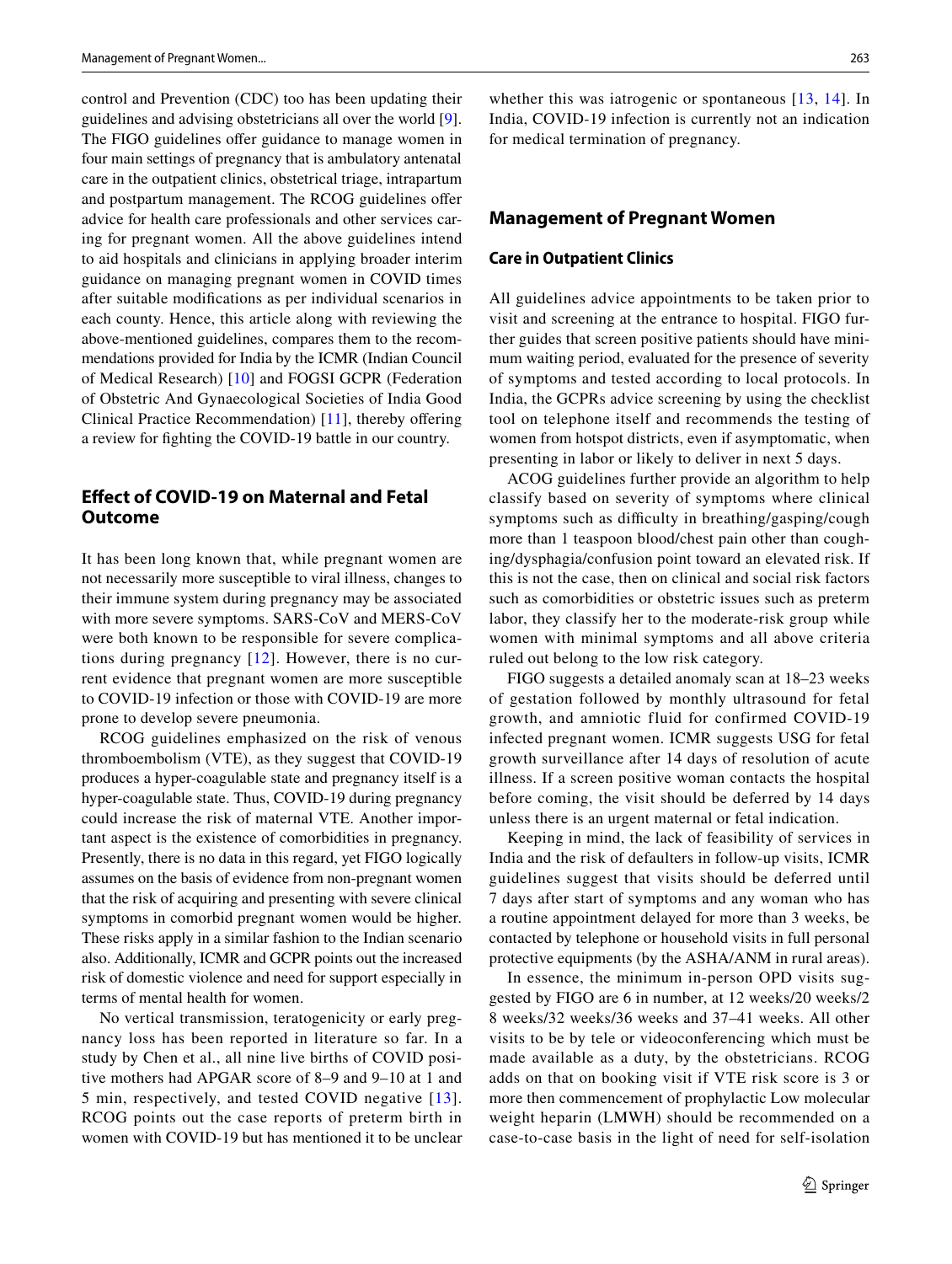and otherwise suggests a similar visits' protocol. In India too, FOGSI guidelines reiterate the role of telemedicine in antenatal care and advice continued practice of ethical and professional standards as in routine care. Similar visits as suggested by FIGO should be scheduled for antenatal women in India as per ICMR and FOGSI. Specifc stress must be laid on the need to come alone or only one accompaniment.

In dispensing clinical duties, we ought to not forget that the pandemic inevitably results in an increased amount of anxiety and maternal mental well-being too is our responsibility. Psychological counseling in a highly populous country like India is often passed over but needs to be stressed upon. Last, but not the least, as RCOG reiterates to counsel the women that not all usual visits are essential, but the essential visits informed are not to be ignored. The need for those appointments is greater than the risk of being exposed to COVID-19.

#### **Care in Triage Area**

In case of screen positive patients in triage for obstetrical or respiratory reasons, they should be assessed in isolated room as per the FIGO guidelines. RCOG stresses that if the woman has fever, consider COVID as a cause of fever/sepsis but do not ignore other causes and thus recommends a sepsis screen. Women with mild symptoms can be discharged after proper advice of home monitoring of symptoms while those with moderate or severe symptoms to be admitted after detailed assessment. In India, the limitations of the slum/ small household populations cannot be ignored. The service providers are thus guided by the ICMR to assess the feasibility of patient home isolation or else admit in hospital or quarantine facility. Most of these women will not require hospital admission. Still, women with tachypnea (RR > 30/ min), hypoxia (SpO2  $\leq$  93%) and  $>$  50% lung involvement on imaging must get admitted in critical care unit as per GCPR.

FOGSI recommends hydroxychloroquine 600 mg (200 mg tds with meals) and azithromycin (500 mg OD) for 10 days for treatment of COVID-19 infection in pregnancy in addition to supportive treatment (paracetamol, oxygen). In high-risk women with uncontrolled diabetes, immunosuppression or chronic diseases, antiviral therapy (lopinavir+ritonavir or oseltamavir) may be used.

#### **Intrapartum Care**

Suspected/probable patients should be treated in isolation, and confrmed cases should be managed in a negative pressure isolation room while the critical ones should be managed in an ICU. While FIGO suggests that pregnant women with a mild clinical presentation could be initially considered for home confinement provided the monitoring be ensured, ICMR suggests that if a woman tests positive, she should be advised to deliver at least at a First Referral Unit, preferably a tertiary facility. FIGO is in consensus, suggested designated tertiary hospitals for delivery of these patients. FOGSI further recommends public and private health care in India to be organized into COVID and non-COVID facilities, and COVID facilities be designated for diferent levels of care.

Women with mild disease or suspected cases require general fuid–electrolyte balance and symptomatic treatment along with close vigilant maternal vitals' surveillance. Monitoring for secondary bacterial infection and timely use of antibiotics when indicated is stressed upon. In India too, obstetricians should be wary of the same and include these guidelines in their management.

Induction of labor of suspected/confrmed cases should be deferred unless strictly necessary. RCOG advices pregnant women admitted with suspected/confrmed COVID-19 should receive prophylactic LMWH unless expected to deliver within next 12 h. Thromboprophylaxis has not been stressed upon in other guidelines reviewed.

Though, the evidence is limited, yet fetal distress has been reported in the some studies [\[13](#page-4-6)]. Hence, all reviewed guidelines are prompt to advice continuous electronic fetal monitoring using cardiotocograph. The timing and mode of delivery should be individualized, and vaginal delivery is not contraindicated. Maternal observations, especially the oxygen saturation (maintain>94%), throughout labor should be dealt with utmost vigilance. Intravenous fuids to be given with caution, knowing the association of COVID-19 with acute respiratory distress syndrome [[1\]](#page-3-0). Decision for shortening the second stage of labor can be considered and should be kept a low threshold for and management needs to be escalated if any signs of decompensation develop. In case of cesarean section, regional anesthesia is preferred, operation theater (OT) staff should be minimum and in PPE. FOGSI guidelines point out the difficulty in communication faced when in PPE gear and thus advice that this operating team be familiar with the standard operative steps. Non-elective/ emergency procedures should preferably be carried out in a diferent OT to allow time for a full postoperative theater clean.

In preterm cases requiring delivery, FIGO urges caution for the use of corticosteroids in critically ill patients as it could worsen the clinical condition. RCOG, for the lack of supportive evidence against the use, supports the use of corticosteroids when indicated.

Another point of disagreement lies in the timing of cord clamping. While FIGO vouches for an early cord clamping, RCOG still recommends delayed cord clamping provided there is no other contraindication.

All guidelines in consensus vouch for restrictions on visitors, asymptomatic birth partners, restricted to the woman's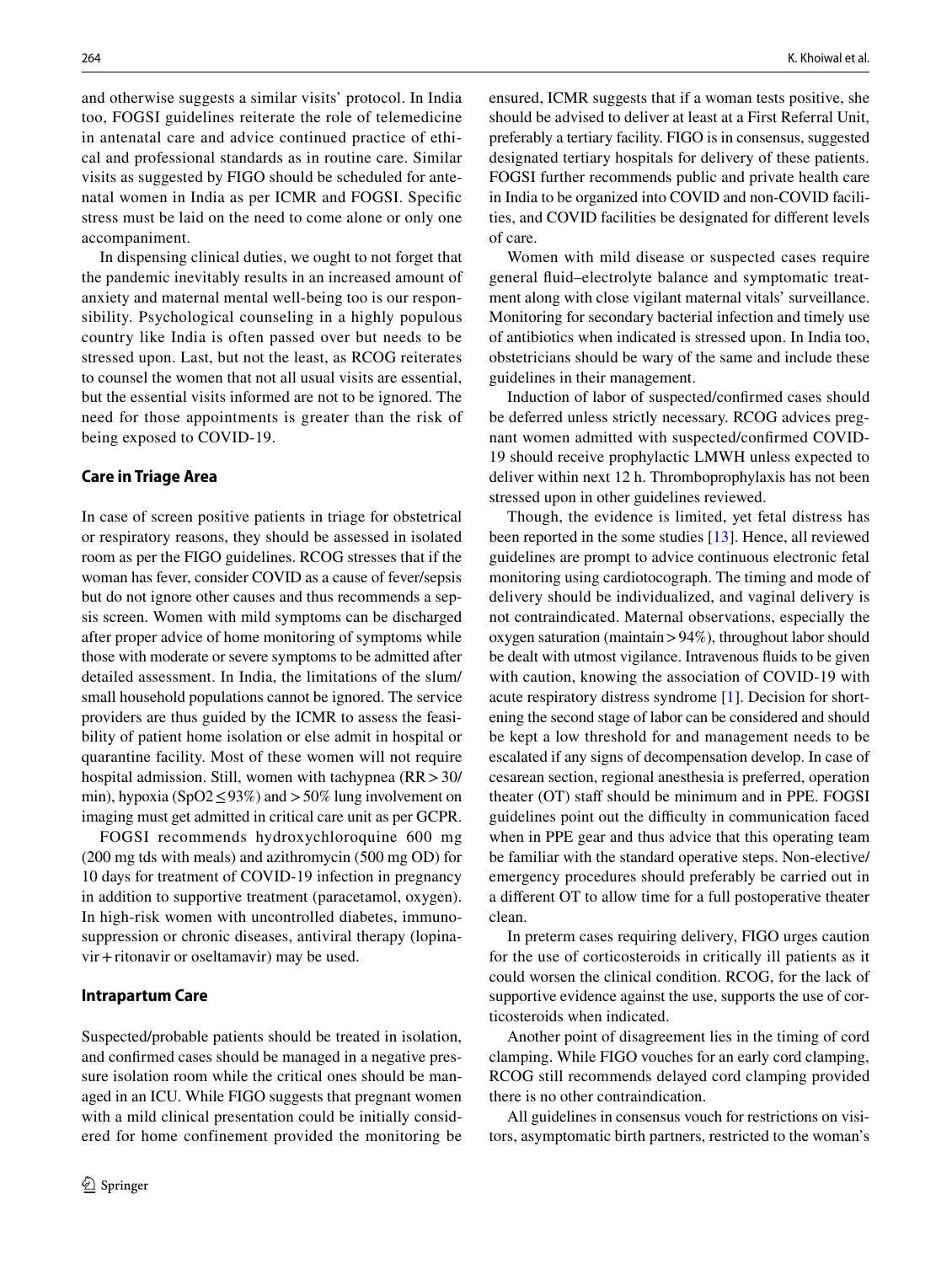bedside, minimum staff working and PPE to worn near all suspected/confrmed cases.

### **Care for Critically Ill Pregnant Woman**

Severe pneumonia is associated with a high maternal and perinatal mortality rate and calls for aggressive treatment. On these lines, FIGO lays down appropriate practice guidelines. Management, without doubt, has to be in a negative pressure isolation room in the ICU by a multidisciplinary team. Antenatal woman should preferably be in the left lateral position, appropriate antibiotic treatment has to be given, antiviral treatment to be promptly used, symptomatic and fuid management to continue and oxygen therapy to be made available readily, the method of ventilation being as per the patient's condition. ICMR and FOGSI recall similar guidelines.

While RCOG has been laying adequate stress on LMWH, FIGO draws attention to pathological fndings in the lungs and liver of ffty COVID-19 fatalities in Italy (unpublished data) and emphasizes on further investigations into the role of LMWH in improving outcomes in severe cases before recommendations on the use of same.

As obstetricians medically indicated, preterm delivery should be considered on a case-to-case basis, and women less than 32 weeks of gestation to be transferred to a center with level 2 or level 3 neonatal ICU. The goal of all guidelines is common, to try and achieve the optimum maternal, fetal and neonatal outcome, despite the pandemic.

#### **Postpartum Care and Discharge**

There is currently insufficient evidence  $[15]$  $[15]$  regarding safety of breastfeeding and the need for temporary separation of the mother from baby. Limited data suggests an unlikely transmission via the breast milk, as per the CDC's latest update. Hence, the current guidelines have a common consensus, to ofer expressed breast milk to neonates of critically ill mothers whereas explain the risks versus benefts of temporary separation to women with mild disease, thereby giving a choice to the mothers. In case of rooming in on the mothers' decision, hand hygiene to be done and face mask to be worn by the mothers along with a minimum distance of 2 meters or 6 feet between the mother and baby with a physical barrier in between preferably. In case of temporary separation, dedicated breast pump is to be used for expressed breast milk which has to be disinfected after each use.

RCOG advises to assess the women for risk of VTE after birth and the frst dose of LMWH to be given as soon as possible if indicated, provided there has been no postpartum hemorrhage or regional anesthesia. It also advices all confrmed COVID-19 women to be prescribed at least 10 day course of LMWH on discharge.

Discharge of the neonate and mother should be planned once both of them are stable and tested negative. Majority of the postpartum visits are to be conducted telephonically and patient to be called when in person examination is unavoidable. In India, as is much needed, FOGSI recommends the widespread community awareness of recovery so as to reduce the anxiety pertaining to discharge. Another step in the same direction is to include COVID infection-related advice in addition to the usual postpartum instructions on the discharge card.

In conclusion, the literature on the management of antenatal women in COVID times is extremely limited but rapidly growing and changing. The available guidelines too are updating with time. The latest guidelines at present were reviewed, and a summary of management guidelines and their interpretation in the Indian Scenario has been attempted by this article. History of MERS or SARS threatens of the possible high mortality rates of COVID, yet the age group of the antenatal women and the current COVID antenatal data till date reassures otherwise. Appropriate and timely management seem to be the key, and all guidelines strive toward a safe motherhood and healthy offspring in the times of a global pandemic.

**Funding** No funding required.

#### **Compliance with Ethical Standards**

**Conflicts of interest** Dr. Kavita Khoiwal, Dr. Dhriti Kapur, Dr. Amrita Gaurav and Dr. Jaya Chaturvedi declare that they have no confict of interest.

### **References**

- <span id="page-3-0"></span>1. Huang C, Wang Y, Li X, et al. Clinical features of patients infected with 2019 novel coronavirus in Wuhan, China. The Lancet. 2020;395(10223):497–506.
- <span id="page-3-1"></span>2. Coronavirus Disease (COVID-19)—events as they happen [Internet]. [https://www.who.int/emergencies/diseases/novel-coronaviru](https://www.who.int/emergencies/diseases/novel-coronavirus-2019/events-as-they-happen) [s-2019/events-as-they-happen.](https://www.who.int/emergencies/diseases/novel-coronavirus-2019/events-as-they-happen) Accessed 23 May 2020.
- <span id="page-3-2"></span>3. World Health Organization. Coronavirus disease 2019 (COVID-19) Situation Report—48. World Health Organization. [https://](https://www.who.int/docs/default-source/coronaviruse/situation-reports/20200308-sitrep-48-covid-19.pdf%3fsfvrsn%3d16f7ccef_4) [www.who.int/docs/default-source/coronaviruse/situation-repor](https://www.who.int/docs/default-source/coronaviruse/situation-reports/20200308-sitrep-48-covid-19.pdf%3fsfvrsn%3d16f7ccef_4) [ts/20200308-sitrep-48-covid-19.pdf?sfvrsn=16f7ccef\\_4](https://www.who.int/docs/default-source/coronaviruse/situation-reports/20200308-sitrep-48-covid-19.pdf%3fsfvrsn%3d16f7ccef_4). March 8, 2020; Accessed 9 Mar 2020.
- <span id="page-3-3"></span>4. Coronavirus Update (Live): 5,322,358 Cases and 340,290 Deaths from COVID-19 Virus Pandemic—Worldometer [Internet]. [https](https://www.worldometers.info/coronavirus) [://www.worldometers.info/coronavirus](https://www.worldometers.info/coronavirus). Accessed 23 May 2020.
- <span id="page-3-4"></span>5. Wang L, Wang Y, Ye D, Liu Q. Review of the 2019 novel coronavirus (SARS-CoV-2) based on current evidence. Int J Antimicrob Agents. 2020;55(6):105948.
- <span id="page-3-5"></span>6. Poon LC, Yang H, Kapur A, et al. Global interim guidance on coronavirus disease 2019 (COVID-19) during pregnancy and puerperium from FIGO and allied partners: Information for healthcare professionals. Int J Gynaecol Obstet. 2020;149(3):273–86.